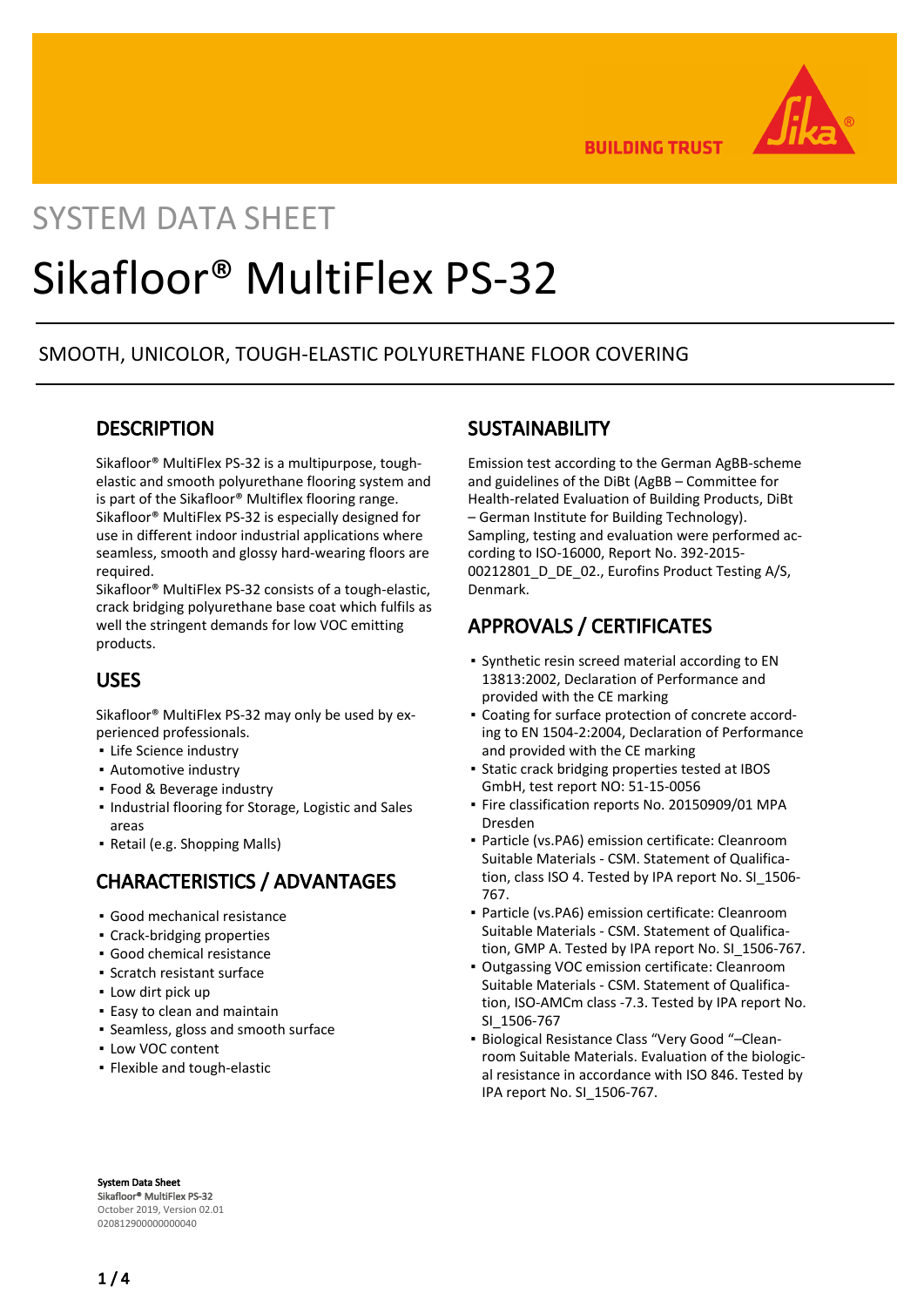



| Layer        | Product                        | Consumption                                  |  |
|--------------|--------------------------------|----------------------------------------------|--|
| 1. Primer    | Sikafloor <sup>®</sup> -160 or | $^{\circ}$ 0.4 kg/m <sup>2</sup>             |  |
|              | Sikafloor®-161                 |                                              |  |
| 2. Base coat | Sikafloor®-377 Tinted          | $^{\sim}$ 1.2kg/m <sup>2</sup> /layer 377 +  |  |
|              |                                | 0.6/km <sup>2</sup> Sikafloor Filler         |  |
|              |                                | $(^{\sim}1.8\text{kg/m}^2\text{mixture per}$ |  |
|              |                                | 1 mm thickness)                              |  |
|              | (filled 1:0.5 with             | (mixture)                                    |  |
|              | Sikafloor Filler)              |                                              |  |
|              |                                |                                              |  |

Consumptions are theoretical and do not include any wastage or additional materials needed due to porosity, substrate profile etc.

| Composition                                  | Polyurethane                                                                                                                                                  |                    |  |
|----------------------------------------------|---------------------------------------------------------------------------------------------------------------------------------------------------------------|--------------------|--|
| Appearance                                   | Smooth, glossy finish                                                                                                                                         |                    |  |
| Colour                                       | Standard Sika Australia colour Range: Please refer to Australian Sikafloor<br>Colour Chart                                                                    |                    |  |
| <b>Nominal Thickness</b>                     | $\sim$ 2 mm                                                                                                                                                   |                    |  |
| Volatile organic compound (VOC) con-<br>tent | Very low content of Volatile Organic Compounds. It fulfils the stringent<br>demands for indoor air quality and low VOC emitting products AgBB,<br>AFFSET, A+. |                    |  |
| <b>TECHNICAL INFORMATION</b>                 |                                                                                                                                                               |                    |  |
| <b>Shore D Hardness</b>                      | $^{\sim}$ 60 (7 days / 23 °C / 50 % r.h.)                                                                                                                     | (DIN 53505)        |  |
| <b>Abrasion Resistance</b>                   | ~65 mg (14 days / +23 °C / 50 % r.h.)                                                                                                                         | (STM D 4060)       |  |
| <b>Tensile Strength</b>                      | $\sim$ 14 N/mm <sup>2</sup> (14 days / 23 °C / 50 % r.h.)                                                                                                     | (DIN EN ISO 527-2) |  |
| <b>Elongation at Break</b>                   |                                                                                                                                                               |                    |  |
|                                              | ~90 % (resin / 28 days / +23 °C / 50 % r.h.)                                                                                                                  | $(ISO 527-2)$      |  |

System Data Sheet Sikafloor® MultiFlex PS-32 October 2019, Version 02.01 020812900000000040



**BUILDING TRUST**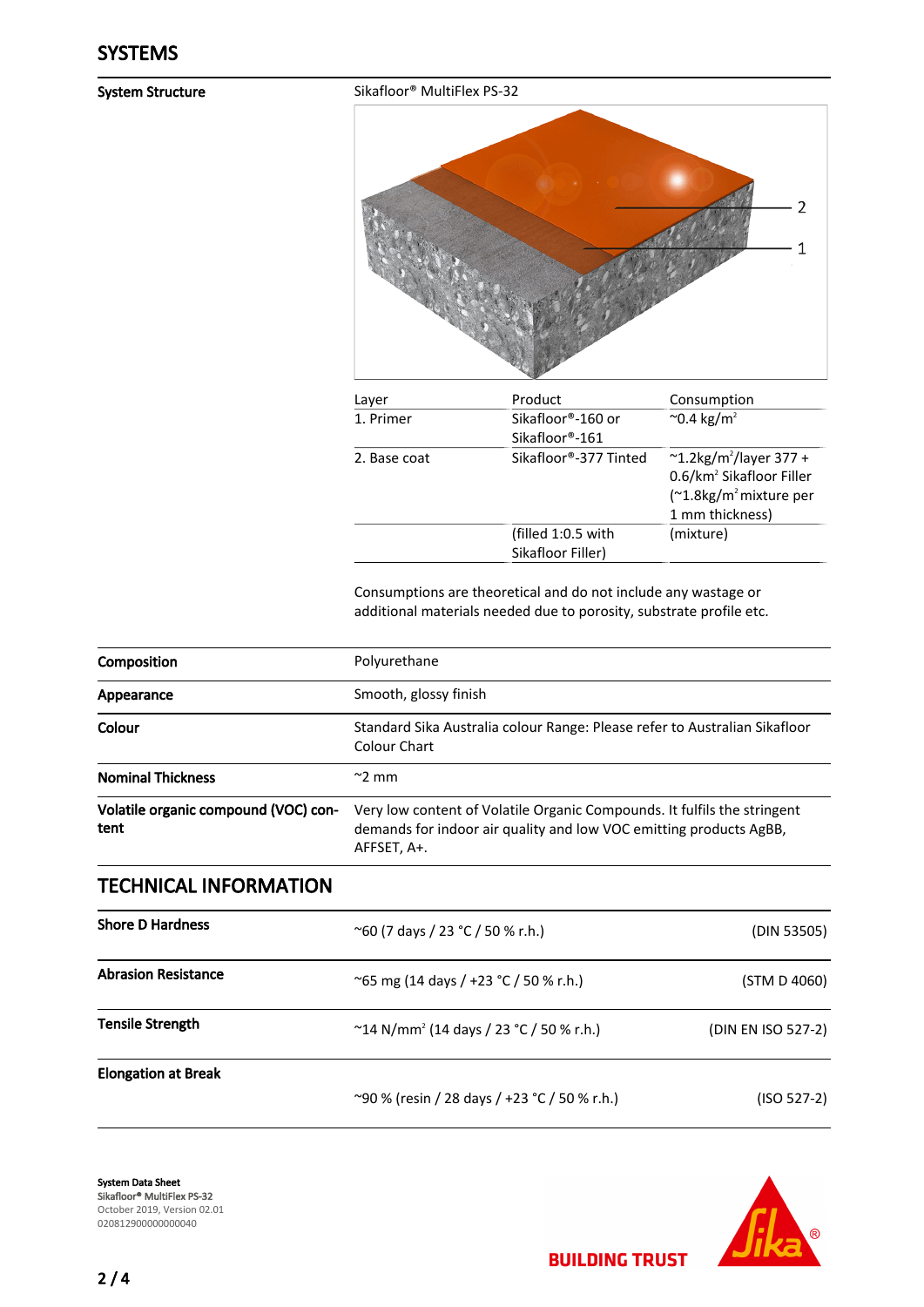| <b>Crack Bridging Ability</b>     | $0.8$ mm                                                                                                                              | (EN 1062-7)    |
|-----------------------------------|---------------------------------------------------------------------------------------------------------------------------------------|----------------|
| <b>Reaction to Fire</b>           | $B_{fl-51}$                                                                                                                           | (EN 13501-1)   |
| <b>Chemical Resistance</b>        | Sikafloor <sup>®</sup> MultiFlex PS-32 is resistant to many chemicals. Please refer to<br>the chemical resistance of Sikafloor® -377. |                |
| <b>Microbiological Resistance</b> | Class "Good "                                                                                                                         | <b>ISO 846</b> |
| Skid / Slip Resistance            | R <sub>10</sub>                                                                                                                       | (DIN 51130)    |

#### APPLICATION INFORMATION

| <b>Product Temperature</b>           |                                                                                                                                                                                                                                                        | +10 °C min. $/$ +30 °C max.                                                                                                                                             |                  |                    |
|--------------------------------------|--------------------------------------------------------------------------------------------------------------------------------------------------------------------------------------------------------------------------------------------------------|-------------------------------------------------------------------------------------------------------------------------------------------------------------------------|------------------|--------------------|
| <b>Ambient Air Temperature</b>       |                                                                                                                                                                                                                                                        | +10 °C min. $/$ +30 °C max.                                                                                                                                             |                  |                    |
| <b>Relative Air Humidity</b>         | 80 % max.                                                                                                                                                                                                                                              |                                                                                                                                                                         |                  |                    |
| <b>Dew Point</b>                     |                                                                                                                                                                                                                                                        | Beware of condensation!<br>The substrate and uncured floor must be at least 3 °C above dew point to<br>reduce the risk of condensation or blooming on the floor finish. |                  |                    |
| <b>Substrate Temperature</b>         |                                                                                                                                                                                                                                                        | +10 °C min. $/$ +30 °C max.                                                                                                                                             |                  |                    |
| <b>Substrate Moisture Content</b>    | Sikafloor® MultiFlex PS-32 can be installed on substrates with moisture<br>content of max. 4 % (checked by Tramex). The substrate needs to be visibly<br>dry and have adequate pull-off strength min 1.5 N/mm <sup>2</sup> . Check rising<br>moisture. |                                                                                                                                                                         |                  |                    |
| <b>Applied Product Ready for Use</b> | Temperature                                                                                                                                                                                                                                            | Foot traffic                                                                                                                                                            | Light traffic    | Full cure          |
|                                      | $+10 °C$                                                                                                                                                                                                                                               | $^{\sim}$ 48 hours                                                                                                                                                      | $\approx$ 5 days | $~^{\sim}$ 14 days |
|                                      | $+20 °C$                                                                                                                                                                                                                                               | $\sim$ 24 hours                                                                                                                                                         | $\approx$ 3 days | $~\sim$ 7 days     |
|                                      | $+30 °C$                                                                                                                                                                                                                                               | $^{\sim}$ 16 hours                                                                                                                                                      | $\approx$ 2 days | $\approx$ 5 days   |

Note: Times are approximate and will be affected by changing ambient and substrate conditions

#### PRODUCT INFORMATION

| Packaging                 | Please refer to the individual Product Data Sheets |
|---------------------------|----------------------------------------------------|
| <b>Shelf life</b>         | Please refer to the individual Product Data Sheets |
| <b>Storage conditions</b> | Please refer to the individual Product Data Sheets |

#### MAINTENANCE

#### CLEANING

Please refer to the Sikafloor® Cleaning Regime

#### FURTHER INFORMATION

Substrate Quality & Preparation Please refer to Sika Method Statement: "Evaluation and preparation of surfaces for flooring systems".

Application Instructions Please refer to Sika Method Statement: "Mixing & Application of flooring systems".

Maintenance Please refer to "Sikafloor® Cleaning regime".

#### System Data Sheet Sikafloor® MultiFlex PS-32 October 2019, Version 02.01 020812900000000040



**BUILDING TRUST**